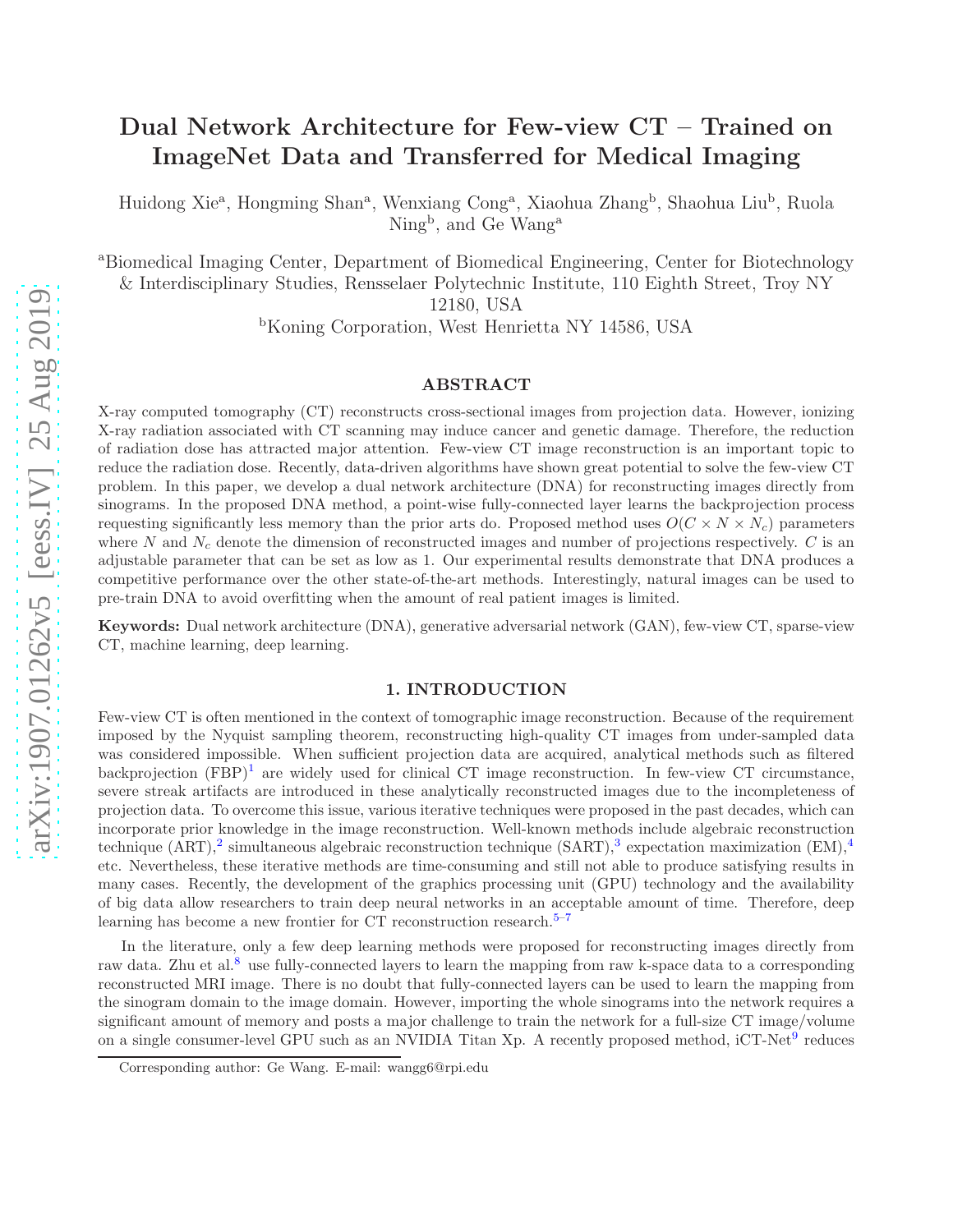the computational complexity from  $O(N^4)$  in<sup>[8](#page-9-0)</sup> to  $O(N^2 \times N_d)$ , where N and  $N_d$  denote the size of medical images and the number of detectors respectively. But one consumer-level GPU is still unable to handle the iCT-Net.

In this study, we propose a dual network architecture (DNA) for CT image reconstruction, which reduces the required parameters from  $O(N^2 \times N_c)$  of iCT-Net to  $O(C \times N \times N_c)$ , where C is an adjustable hyper-parameter much less than  $N$ , which can be even set as low as 1. Theoretically, the larger the  $C$ , the better the performance. The proposed network is trainable on one consumer-level GPU such as NVIDIA Titan Xp or NVIDIA 1080 Ti. The proposed DNA is inspired by the FBP formulation to learn a refined filtration backprojection process for reconstructing images directly from sinograms. For X-ray CT, every single point in the sinogram domain only relates to pixels/voxels on an X-ray path through a field of view. With this intuition, the reconstruction process of DNA is learned in a point-wise manner, which is the key ingredient in DNA to alleviate the memory burden. Also, insufficient training dataset is another major issue in deep imaging. Inspired by,<sup>[8](#page-9-0)</sup> we first pre-train the network using natural images from the ImageNet<sup>[10](#page-9-2)</sup> and then fine-tune the model using real patient data. To our best knowledge, this is the first work using ImageNet images to pre-train a medical CT image reconstruction network. In the next section, we present a detailed explanation for our proposed DNA network. In the third section, we describe the experimental design, training data and reconstruction results. Finally, in the last section, we discuss relevant issues and conclude the paper.

### 2. METHODS

<span id="page-1-0"></span>This section presents the proposed dual network architecture and the objective functions.

#### 2.1 Dual network architecture (DNA)

DNA consists of 2 networks,  $G_1$  and  $G_2$ . The input to the  $G_1$  is a batch of few-view sinograms. According to the Fourier slice theorem, low-frequency information is sampled denser than high-frequency information. Therefore, if we perform backprojection directly, reconstructed images will become blurry. Ramp filter is usually used to filter projections for avoiding this blurring effect. In DNA, filtration is performed on the sinogram in the Fourier domain through multiplication with the filter length (filter length, can be shorten, equals twice the length of sinogram). Then, the filtered projections are fed into the first network  $G_1$ .  $G_1$  tries to learn a filtered backprojection algorithm and output an intermediate image. Then,  $G_2$  further optimizes the output from  $G_1$ , generating the final image.

 $G_1$  can be divided into three components: filtration, backprojection, and refinement. In the filtration part, 1-D convolutional layers are used to produce filtered data. Theoretically, the length of the filter is infinitely long for a continuous signal, but it is not practical in reality. Filter length is here set as twice the length of a projection vector (which can be further shortened). Since the filtration is done through a multi-layer CNN, different layers can learn different parts of the filter. Therefore, the 1-D convolutional window is empirically set as  $\frac{1}{4}$  the length of the projection vector to reduce the computational burden. The idea of residual connections is used to reserve high-resolution information and to prevent gradient from vanishing.

Next, the learned sinogram from the filtration part is backprojected by  $G_1$ . The backprojection part of  $G_1$  is inspired by the following intuition: every point in the filtered projection vector only relates to pixel values on the x-ray path through the corresponding object image and any other data points in this vector contribute nothing to the pixels on this x-ray path. There is no doubt that a single fully-connected layer can be implemented to learn the mapping from the sinogram domain to the image domain, but its memory requirement becomes an issue due to extremely large matrix multiplications in this layer. To reduce the memory burden, the reconstruction process is learned in a point-wise manner using a point-wise fully-connected layer. By doing so, DNA can truly learn the backprojection process. The input to the point-wise fully-connected layer is a single point in the filtered projection vector, and the number of neurons is the width of the corresponding image. After this point-wise fully-connected layer, rotation and summation operations are applied to simulate the analytical FBP method. Bilinear interpolation<sup>[11](#page-9-3)</sup> is used for rotating images. Moreover,  $C$  is empirically set as 23, allowing the network to learn multiple mappings from the sinogram domain to the image domain. The number of C can be understood as the number of branches. Note that different view-angle uses different parameters. Although the proposed filtration and backprojection parts all together learn a refined FBP method, streak artifacts cannot be eliminated perfectly. An image reconstructed by the backprojection part is fed into the last portion of  $G_1$  for refinement.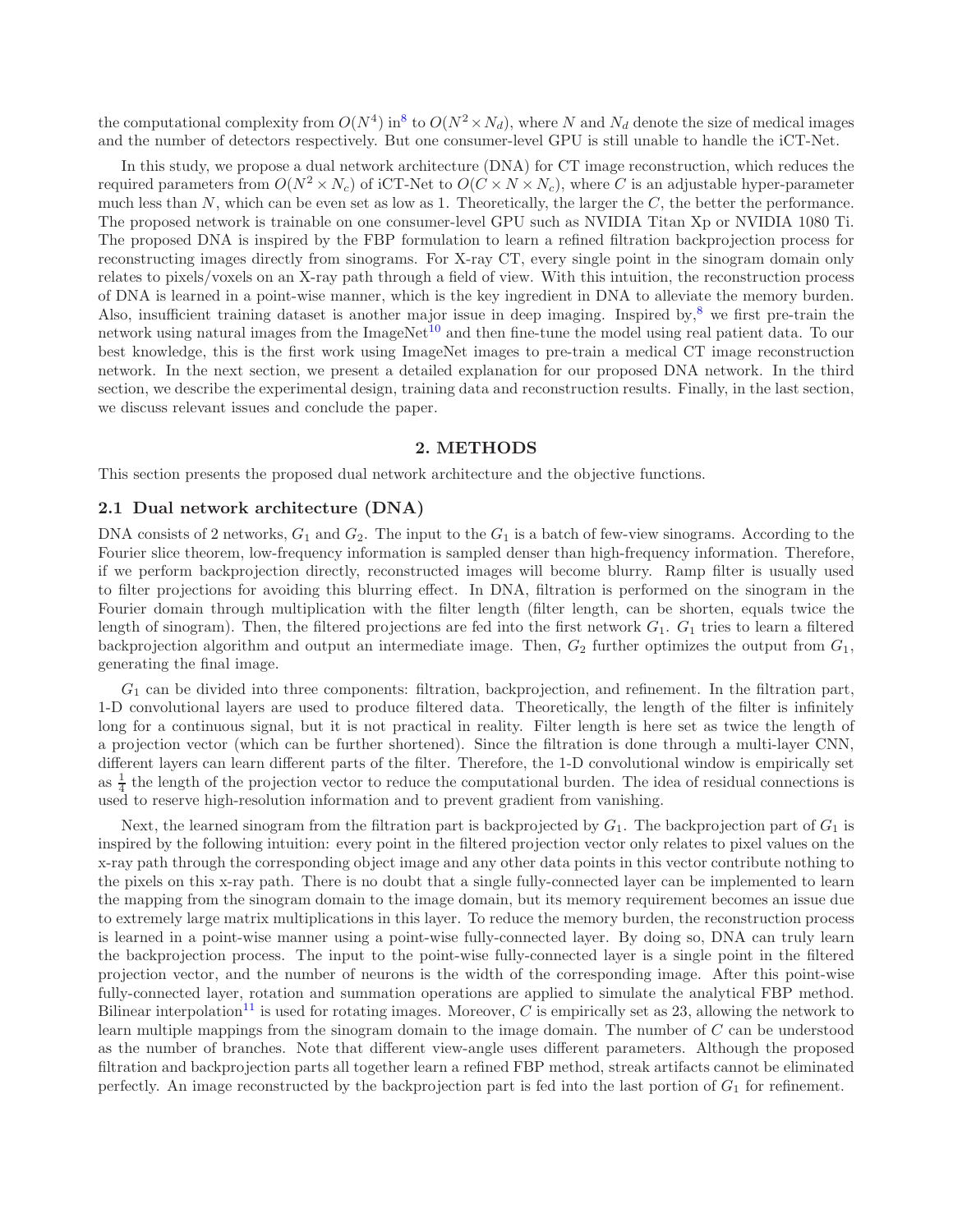Refinement part is a typical U-net<sup>[12](#page-9-4)</sup> with conveying paths and is built with the ResNeXt<sup>[13](#page-9-5)</sup> structure. U-net was originally designed for biological images segmentation and had been utilized in various applications. For example,  $\text{Ref}^{14-16}$  $\text{Ref}^{14-16}$  $\text{Ref}^{14-16}$  use U-net with conveying paths for CT image denoising,  $\text{Ref}^{17,18}$  $\text{Ref}^{17,18}$  $\text{Ref}^{17,18}$  $\text{Ref}^{17,18}$  for few-view CT problem and Ref<sup>[19](#page-9-10)</sup> for compressed sensing MRI, etc. U-net in the DNA contains 4 down-sampling and 4 up-sampling layers, each has a stride of 2 and is followed by a rectified linear unit (ReLU). A  $3 \times 3$  kernel is used in both convolutional and transpose-convolutional layers. The number of kernels in each layer is 36. To maintain the tensors size, zero-padding is used.

 $G_2$  uses the same structure as the refinement part in  $G_1$ . The input to  $G_2$  is a concatenation of FBP-result and output from  $G_1$ . With the use of  $G_2$ , the network becomes deep. As a result, the benefits of deep learning can be utilized in this direct mapping for CT image reconstruction.

#### 2.2 Objective functions

As shown in Fig. [1,](#page-4-0) DNA is optimized using the Generative Adversarial Network (GAN) framework,<sup>[20](#page-9-11)</sup> which is one of the most advanced framework in the field. In this study, the proposed framework contains three components: 2 generator networks  $G_1$  and  $G_2$  which are introduced in Subsection [2.1,](#page-1-0) and a discriminator network D.  $G_1$  and  $G_2$  aim at reconstructing images directly from a batch of few-view sinograms. D receives images from  $G_1$ ,  $G_2$  or ground-truth dataset, and intends to distinguish whether an image is real (from the ground-truth dataset) or fake (from either  $G_1$  or  $G_2$ ). Both networks are able to optimize themselves in the training process. If an optimized network  $D$  can hardly distinguish fake images from real images, we will say that generators  $G_1$  and  $G_2$  can fool discriminator D which is the goal of GAN. By the design, the network D also helps to improve the texture of the final image and prevent over-smoothed issue from occurring.

Different from the vanilla generative adversarial network  $(GAN)<sup>21</sup>$  $(GAN)<sup>21</sup>$  $(GAN)<sup>21</sup>$  Wasserstein GAN (WGAN) replaces the logarithm terms in GAN loss function with the Wasserstein distance, improving the training stability during the training process. In the WGAN framework, the 1-Lipschitez function is assumed with weight clipping. However,  $Ref<sup>22</sup>$  $Ref<sup>22</sup>$  $Ref<sup>22</sup>$  points out that the weight clipping may be problematic in WGAN and suggests to replace it with a gradient penalty term, which is implemented in our proposed framework. Hence, the objective function of the proposed WGAN framework is expressed as follows:

<span id="page-2-0"></span>
$$
\min_{\theta_{G_1}, \theta_{G_2}} \max_{\theta_D} \left\{ \mathbb{E}_{S_{SV}} \left[ D(G_1(S_{SV})) \right] - \mathbb{E}_{I_{FV}} \left[ D(I_{FV}) \right] - \mathbb{E}_{S_{SV}} \left[ D(G_2(I_{SV})) \right] - \mathbb{E}_{I_{FV}} \left[ D(I_{FV}) \right] + \lambda \mathbb{E}_{\bar{I}} \left[ \left( \|\nabla(\bar{I})\|_2 - 1 \right)^2 \right] \right\} \tag{1}
$$

where  $S_{SV}$ ,  $I_{SV} = G_1(S_{SV})$ ,  $I_{FV}$  represent a sparse-view sinogram, an image reconstructed by  $G_1$  from a sparseview sinogram and the ground-truth image reconstructed from the full-vew projection data respectively.  $\mathbb{E}_a[b]$ denotes the expectation of b as a function of a.  $\theta_{G_1}$ ,  $\theta_{G_2}$  and  $\theta_D$  represent the trainable parameters of  $G_1$ ,  $G_2$ and D respectively.  $\bar{I}$  represents images between fake (from either  $G_1$  or  $G_2$ ) and real (from the ground-truth dataset) images.  $\nabla(\bar{I})$  denotes the gradient of D with respect to  $\bar{I}$ . The parameter  $\lambda$  balances the Wasserstein distance terms and gradient penalty terms. As suggested in Refs,  $^{20, 22, 23}$  $^{20, 22, 23}$  $^{20, 22, 23}$  $^{20, 22, 23}$  $^{20, 22, 23}$  $^{20, 22, 23}$  $^{20, 22, 23}$   $G_1$ ,  $G_2$  and D are updated iteratively.

The objective function for optimizing the generator networks involves the mean square error  $(MSE)$ , <sup>[16,](#page-9-7) [24](#page-10-0)</sup> structural similarity index  $(SSIM)^{25,26}$  $(SSIM)^{25,26}$  $(SSIM)^{25,26}$  $(SSIM)^{25,26}$  and adversarial loss.<sup>[27,](#page-10-3) [28](#page-10-4)</sup> MSE is a popular choice for denoising applica-tions,<sup>[29](#page-10-5)</sup> which effectively suppresses the background noise but could result in over-smoothed images.<sup>[30](#page-10-6)</sup> Moreover, MSE is insensitive to image texture since it assumes background noise is white gaussian noise and is independent of local image features. The formula of MSE loss is expressed as follows:

$$
\mathcal{L}_2 = \frac{1}{N_b \cdot W \cdot H} \sum_{i=1}^{N_b} \|Y_i - X_i\|_2^2 \tag{2}
$$

where  $N_b$ , W and H denote the number of batches, image width and image height respectively.  $Y_i$  and  $X_i$ represent ground-truth image and image reconstructed by generator networks (either  $G_1$  or  $G_2$ ) respectively.

To compensate for the disadvantages of MSE and acquire visually better images, SSIM is introduced in the objective function. The SSIM formula is expressed as follows: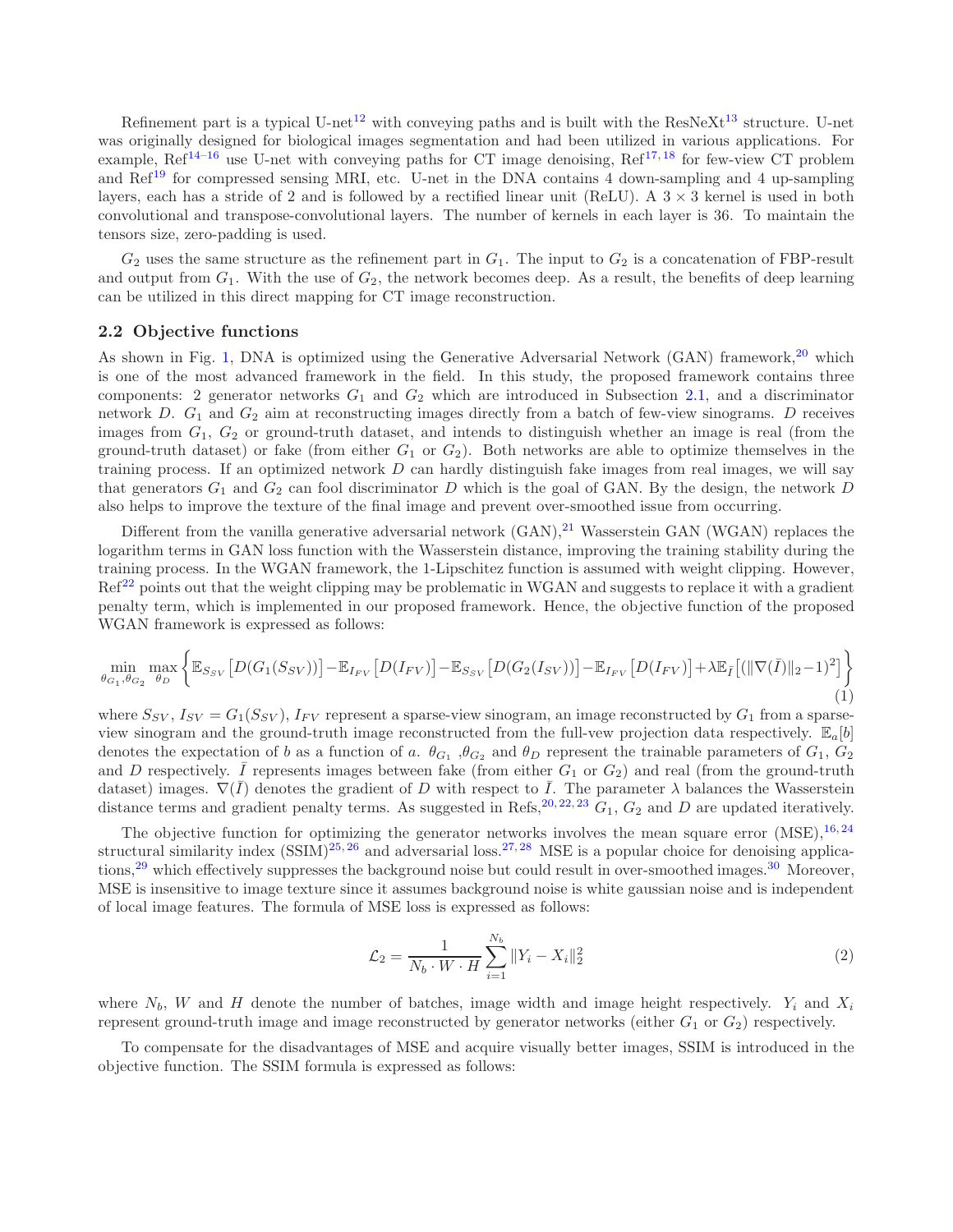$$
SSIM(Y, X) = \frac{(2\mu_Y \mu_X + C_1)(2\sigma_{YX} + C_2)}{(\mu_Y^2 + \mu_X^2 + C_1)(\sigma_Y^2 + \sigma_X^2 + C_2)}
$$
(3)

where  $C_1 = (K_1 \cdot R)^2$  and  $C_2 = (K_2 \cdot R)^2$  are constants used to stabilize the formula if the denominator is small. R stands for the dynamic range of pixel values and  $K_1 = 0.01$ ,  $K_2 = 0.03$ .  $\mu_Y$ ,  $\mu_X$ ,  $\sigma_Y^2$ ,  $\sigma_X^2$  and  $\sigma_{XY}$  are the mean of Y and X, variance of Y and X and the covariance between Y and X respectively. Then, the structural loss is expressed as follows:

$$
\mathcal{L}_{sl} = 1 - SSIM(Y, X) \tag{4}
$$

Furthermore, the adversarial loss aims to assist the generators, producing sharp images that are indistin-guishable by the discriminator network. Refer to equation [1,](#page-2-0) adversarial loss for  $G_1$  is expressed as follows:

$$
\mathcal{L}_{al}^{(1)} = -\mathbb{E}_{S_{SV}}[D(G_1(S_{SV}))]
$$
\n(5)

and adversarial loss for  $G_2$  is expressed as follows:

$$
\mathcal{L}_{al}^{(2)} = -\mathbb{E}_{S_{SV}}\left[D(G_2(I_{SV}))\right]
$$
\n
$$
(6)
$$

As mentioned early, solving the few-view CT problem is similar to solving a set of linear equations when the number of equations is not sufficient to perfectly resolve all the unknowns. The intuition of DNA is trying to estimate those unknown as close as possible by combining the information from the existing equations and the knowledge hidden in the big data. The recovered unknowns should satisfy the equations we have. Therefore, MSE between the original sinogram and the synthesized sinogram from a reconstructed image (either  $G_1$  or  $G_2$ ) is also included as part of the objective function, which is expressed as follows:

$$
\mathcal{L}_2^{\text{sino}} = \frac{1}{N_b \cdot V \cdot H} \sum_{i=1}^{N_b} \| Y_i^{\text{sino}} - X_i^{\text{sino}} \|_2^2 \tag{7}
$$

where  $N_b$ , V, H denote the number of batches, number of views and sinogram height respectively.  $Y_i^{sino}$  represents original sinogram and  $X_i^{sino}$  represents sinogram from a reconstructed image (either  $G_1$  or  $G_2$ ).

Both generator networks are updated at the same time. The overall objective function of 2 generators is expressed as follows:

$$
\min_{\theta_{G_1}, \theta_{G_2}} [\lambda_Q \cdot (\mathcal{L}_{al}^{(1)} + \mathcal{L}_{al}^{(2)}) + \lambda_P \cdot (\mathcal{L}_{sl}^{(1)} + \mathcal{L}_{sl}^{(2)}) + \lambda_R \cdot (\mathcal{L}_2^{\text{sino}(1)} + \mathcal{L}_2^{\text{sino}(2)}) + \mathcal{L}_2^{(2)} + \mathcal{L}_2^{(1)}] \tag{8}
$$

where the superscripts  $(1)$  and  $(2)$  indicate that the term is for measurements between ground-truth images and results reconstructed by  $G_1$  and  $G_2$  respectively.  $\lambda_Q$ ,  $\lambda_P$  and  $\lambda_R$  are hyper-parameters used to balance different loss functions.

#### 2.3 Discriminator network

The discriminator network of proposed method takes input from  $G_1$ ,  $G_2$ , and the ground-truth dataset, trying to distinguish whether the input is real. In DNA, the discriminator network has 6 convolutional layers with 64, 64, 128, 128, 256, 256 filters and followed by 2 fully-connected layers with number of neurons 1,024 and 1 respectively. The leaky ReLU activation function is used after each layer with a slope of 0.2 in the negative part.  $3 \times 3$  kernel and zero-padding are used for all convolutional layers, with stride equals 1 for odd layers and 2 for even layers.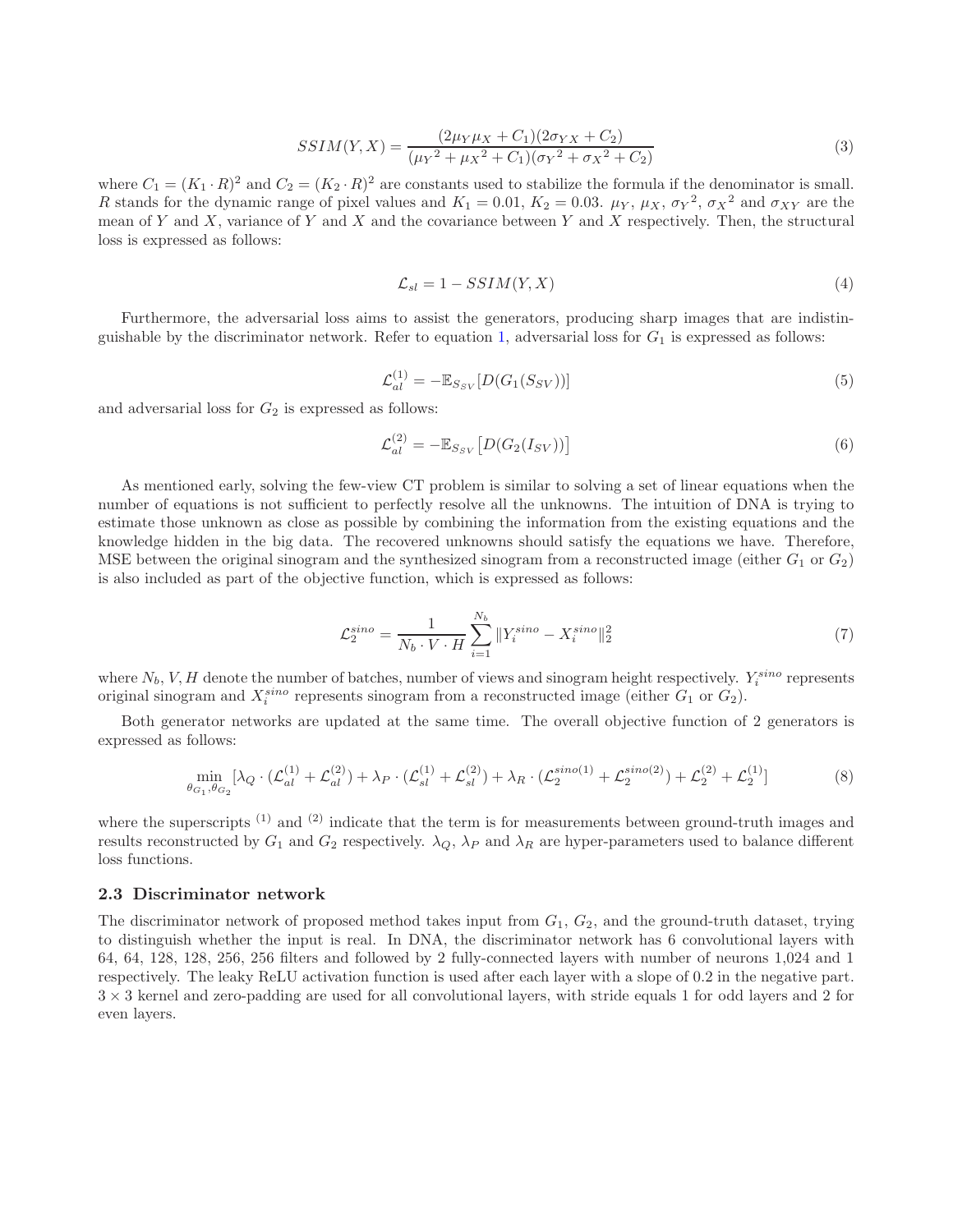

<span id="page-4-0"></span>Figure 1. Workflow of the proposed method. Images are example outputs from a 49-view sinogram. The display window is [-160, 240] HU

# 3. EXPERIMENTS AND RESULTS

# 3.1 Experimental design

The clinical patient dataset was generated and authorized by Mayo Clinic for "*the 2016 NIH-AAPM-Mayo Clinic Low Dose CT Grand Challenge*".[31](#page-10-7) The dataset contains a total of 5,936 abdominal CT images selected by Mayo Clinic with 1 mm slice thickness. Pixel values of patient images were normalized between 0 and 1. In this dataset, 9 patients (5,410 images) are selected for training/validation while 1 patient (526 images) is selected for testing. As mentioned early, DNA was first pre-trained using natural images from ImageNet. During the pre-training segment, a total of 120,000 images were randomly selected from ImageNet, among which 114,000 images were used for training/validation and the remaining 6,000 images were used for testing. Pixel values of ImageNet images were also normalized between 0 and 1. All the pixel values outside a prescribed circle were set to 0. All images were resized into  $256 \times 256$ . The Radon transform was used to simulate few-view projection measurements. 39-view and 49-view sinograms were respectively synthesized from angles equally distributed over a full scan range.

A batch size of 10 was selected for training. All experimental code was implemented in the TensorFlow framework<sup>[32](#page-10-8)</sup> on an NVIDIA Titan Xp GPU. The Adam optimizer<sup>[33](#page-10-9)</sup> was used to optimize the parameters. We compared DNA with 3 state-of-the-art deep learning methods, including LEARN,<sup>[34](#page-10-10)</sup> sinogram-synthesis U-net,<sup>[18](#page-9-9)</sup> and iCT-Net.<sup>[9](#page-9-1)</sup> To our best knowledge, the network settings are the same as the default settings described in the original papers.

For the LEARN network, the number of iterations  $\lambda^t$  was set as 50; the number of filters for all three layers was set to 48, 48, and 1 respectively; the convolutional kernel was set as  $5 \times 5$ ; the initial input to the network was the FBP result; the same preprocessed Mayo dataset described above was used to train the LEARN network. Please note that the amount of data we used to train the LEARN network was much larger than that in the original LEARN paper.

For the sinogram-synthesis U-net, 720-view sinograms were simulated using the Radon transform. Then, the simulated sinograms were cropped into  $50 \times 50$  patches with a stride 10 for training. The FBP method was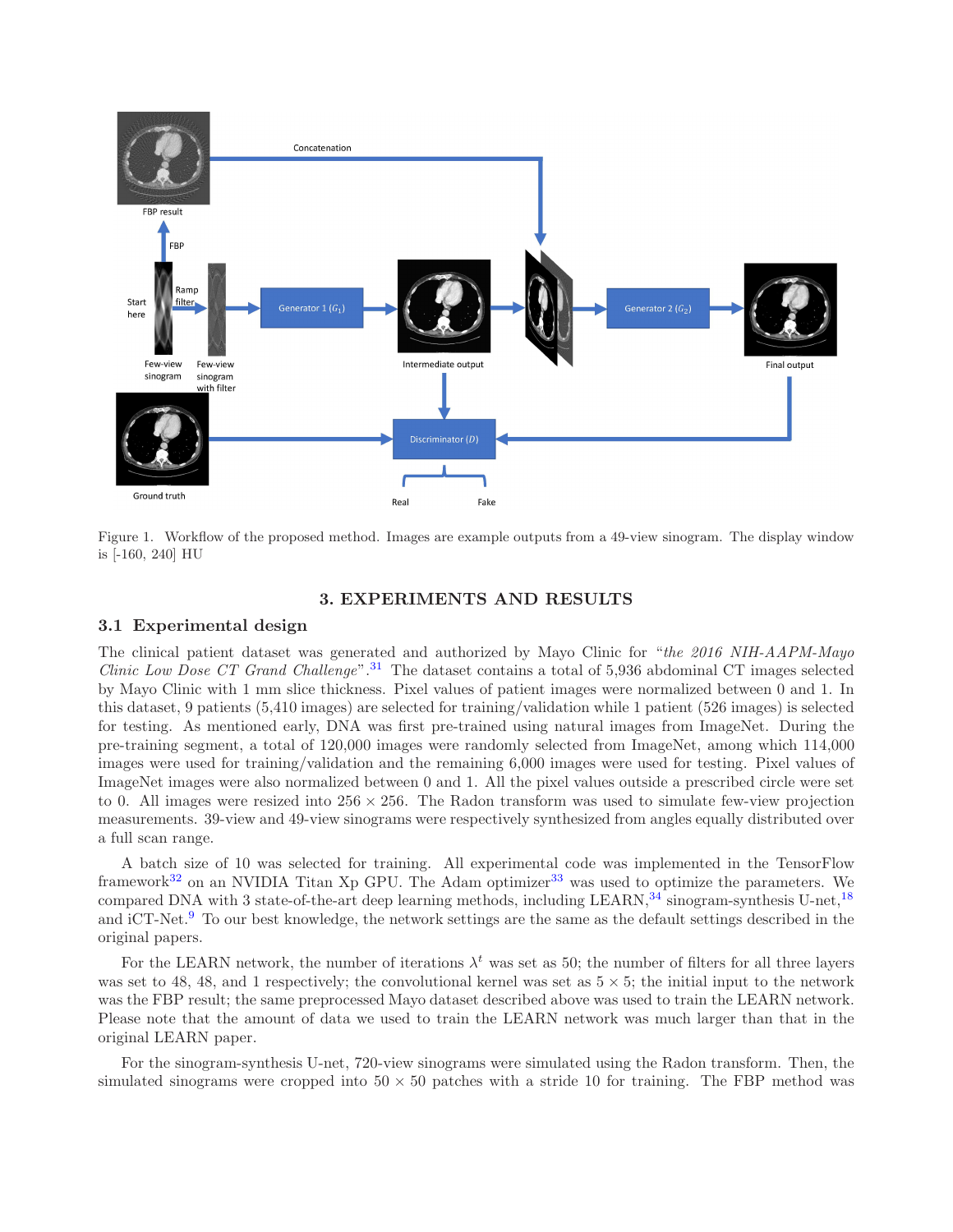applied to the reconstructed sinograms for generating final images.

The training process of iCT-Net is divided into two stages. In the first stage, the first 9 layers were pretrained with projection data. In the second stage, the pre-trained iCT-Net performed end to end training using the patient data. In the original iCT-Net paper, iCT-Net used a total of 58 CT examinations acquired under the same condition for stage 2 training. However, since we do not have their dataset, limited Mayo images might have caused overfitting in stage 2 training when we made efforts to replicate their results. Therefore, for a fair comparison, testing images were included in the training stages. Please note that iCT-Net was handled by 2 NVIDIA Titan Xp GPUs.

#### 3.2 Visual and quantitative assessment

To visualize the performance of different methods, a few representative slices were selected from the testing dataset. Figure [2](#page-5-0) shows results reconstructed using different methods from 49-view real patient sinograms. Table [1](#page-5-1) shows the number of parameters used for these methods.

|                                           | <b>LEARN</b> | Sino-synthesis U-net   iCT-Net   DNA (49-views)   DNA (39-views) |            |           |           |
|-------------------------------------------|--------------|------------------------------------------------------------------|------------|-----------|-----------|
| No. of parameters $\vert 3.004.900 \vert$ |              | 47,118,017                                                       | 16.933.929 | 1,962,101 | 1,844,341 |

<span id="page-5-1"></span>Table 1. The number of parameters used in different methods.



<span id="page-5-0"></span>Figure 2. Representative images reconstructed using different methods. The display window is [-160, 240] HU for patient images. (a) The ground-truth, (b) FBP, (c) LEARN, (d) sinogram-synthesis U-net, (e) iCT-Net, (f) DNA. (g)-(l) The zoomed region of the first row marked by the blue boxes. More tiny details were recovered using our proposed method. The red arrows point to some small details that are better reconstructed by DNA.

Three metrics, PSNR, SSIM, and root-mean-square-error (RMSE), are selected for quantitative assessment.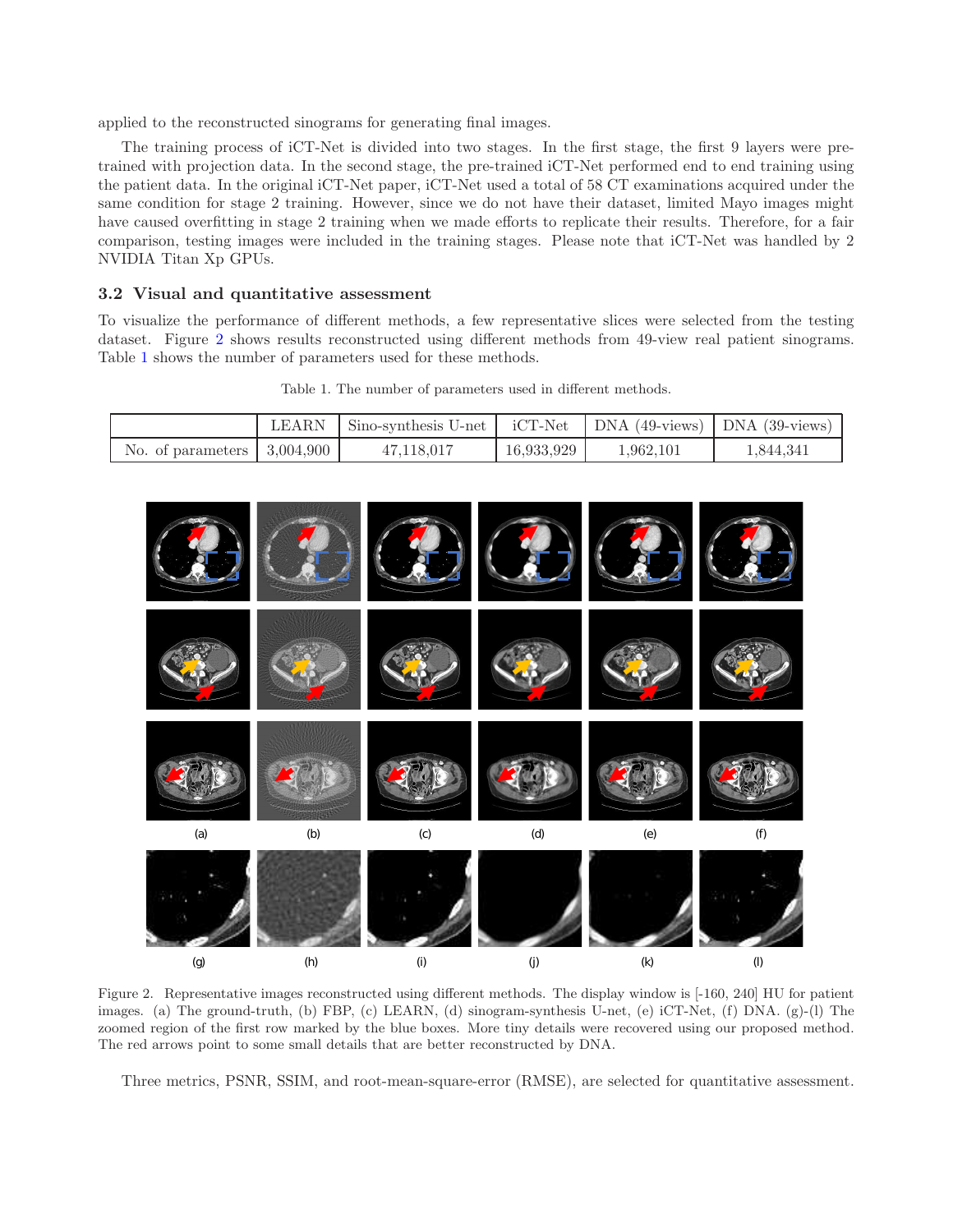Table [2](#page-6-0) shows quantitative measurements for different methods, acquired by averaging the metrics over the testing dataset, for both 39-view and 49-view results.

Table 2. Quantitative measurements for different methods  $(MEAN \pm STD)$ . For each metric, the best results are marked in red. We did not test the iCT-Net for the 39-view case. Measurements are acquired by averaging the values in the testing dataset.

<span id="page-6-0"></span>

|                 | <b>LEARN</b>       | Sino-syn U-net     | iCT-Net            | <b>DNA</b>         |
|-----------------|--------------------|--------------------|--------------------|--------------------|
| SSIM (49-views) | $0.900 \pm 0.026$  | $0.814 \pm 0.029$  | $0.784 \pm 0.020$  | $0.913 \pm 0.023$  |
| PSNR (49-views) | $28.966 \pm 1.262$ | $24.858 \pm 0.777$ | $27.062 \pm 0.904$ | $29.174 \pm 1.234$ |
| RMSE (49-views) | $0.036 \pm 0.006$  | $0.057 \pm 0.005$  | $0.045 \pm 0.005$  | $0.035 \pm 0.005$  |
| SSIM (39-views) | $0.882 \pm 0.029$  | $0.781 \pm 0.029$  | N/A                | $0.897 \pm 0.026$  |
| PSNR (39-views) | $27.994 \pm 1.211$ | $24.040 \pm 0.753$ | N/A                | $28.294 \pm 1.260$ |
| RMSE (39-views) | $0.040 \pm 0.006$  | $0.063 \pm 0.006$  | N/A                | $0.038 \pm 0.006$  |

## 3.3 Examination of intermediate results

To demonstrate the effectiveness of two generators in DNA, another  $G_2$  network was trained using solely the FBP results as the input. Figure [3](#page-6-1) shows typical results reconstructed from 49-view sinograms using various methods.



<span id="page-6-1"></span>Figure 3. Representative outputs using different methods. (a) The ground-truth, (b) FBP, (c)  $G_2$  trained using only FBP results as the input, (d)  $G_1$ , and (e) DNA. The display window is [-160, 240] HU for patient images.

As shown in the first row in Figure [3,](#page-6-1) streak artifacts cannot be perfectly eliminated by  $G_2$  when the network is trained using only the FBP results.  $G_1$ , on the other hand, eliminates these artifacts through learning from projection data (first row, red arrows). Moreover, as mentioned early, by the design  $G_1$  intends to assist  $G_2$ for producing better results. This effect can be observed in the second row of Figure [3.](#page-6-1)  $G_1$  removes artifacts that cannot be removed using  $G_2$  (second row, red arrow), but it introduces new artifacts (second row, orange arrow). These artifacts can then be removed by  $G_2$ . In summary,  $G_1$  helps remove artifacts that could not be removed by processing FBP results. Even though it brings up new artifacts, the newly introduced artifacts can be removed by the second generator network. Put differently, the proposed method, DNA, combines the best of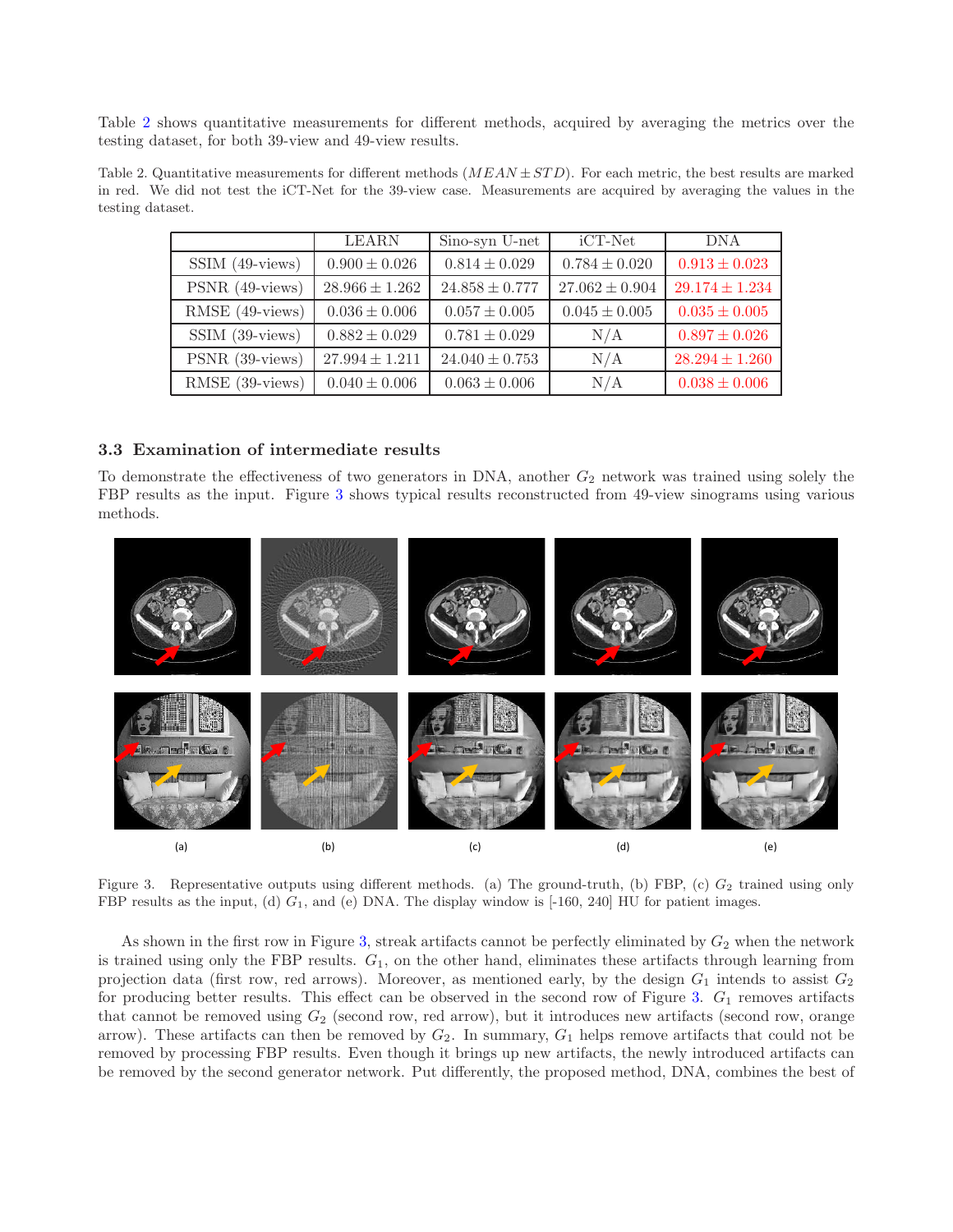two worlds. Quantitative measurements on the outputs reconstructed by various components in DNA are listed in Table [3.](#page-7-0)

Table 3. Quantitative measurements for different components in DNA  $(MEAN \pm STD)$ . The best results are marked in red. Measurements are acquired by averaging the values in the testing dataset.

<span id="page-7-0"></span>

|                                      | G <sub>1</sub>    | $G_2$ (trained using only FBP results) | DN A               |
|--------------------------------------|-------------------|----------------------------------------|--------------------|
| $SSIM$ (49-views)                    | $0.899 \pm 0.025$ | $0.908 \pm 0.023$                      | $0.913 \pm 0.023$  |
| PSNR (49-views)   $28.015 \pm 1.111$ |                   | $28.789 \pm 1.167$                     | $29.174 \pm 1.234$ |
| RMSE (49-views) $0.040 \pm 0.005$    |                   | $0.037 \pm 0.005$                      | $0.035 \pm 0.005$  |

#### 3.4 Generalizability analysis

To demonstrate that the proposed method truly learns the backprojection process and can be generalized to other datasets, DNA and LEARN (second best method) were tested directly on female breast CT datasets acquired on a breast CT scanner (Koning corporation). 4,968 CT images, scanned at 49 peak kilovoltage (kVp), were acquired from 12 patients. There is a total of 3 sets of images per patient, reconstructing from 300, 150, 100 projections respectively. Koning images are reconstructed using commercial FBP with additional post-processing. Figure [4](#page-7-1) shows representative images reconstructed using different methods. Table [4](#page-8-6) gives the corresponding quantitative measurements. Completely dark images in the dataset were excluded, resulting in a total of 4,635 CT images.

DNA demonstrates outstanding performance in terms of generalizability, as shown in Figure [4.](#page-7-1) Specifically, images reconstructed using LEARN appear over-smoothed and lose some details. On the other hand, DNA not only reserves more details than LEARN does, but also suppresses streak artifacts effectively (relative to 150-view and 100-view results). Moreover, images reconstructed by DNA from 49-view sinograms are better than 100-view images in terms of SSIM and RMSE.



<span id="page-7-1"></span>Figure 4. Representative outputs using different methods on Koning breast CT datasets. (a) Koning scanner (300-view), (b) Koning scanner (150-view), and (c) Koning scanner (100-view) (d) LEARN (49-view) and (e) DNA (49-view). The display window is [-300, 300] HU.

Also, we validated DNA and LEARN on the Massachusetts General Hospital (MGH) dataset.<sup>[35](#page-10-11)</sup> MGH dataset contains 40 cadaver scans acquired with representative protocols. Each cadaver was scanned on a GE Discovery HD 750 scanner at 4 different dose levels. Only 10*NI* (Noise Index) images were used for testing. *NI* refers to the standard deviation of CT numbers within a region of interest in a water phantom of a specific size.<sup>[36](#page-10-12)</sup> Typical images are shown in Figure [5.](#page-8-7) The corresponding quantitative measurements are shown in Table [5.](#page-9-15)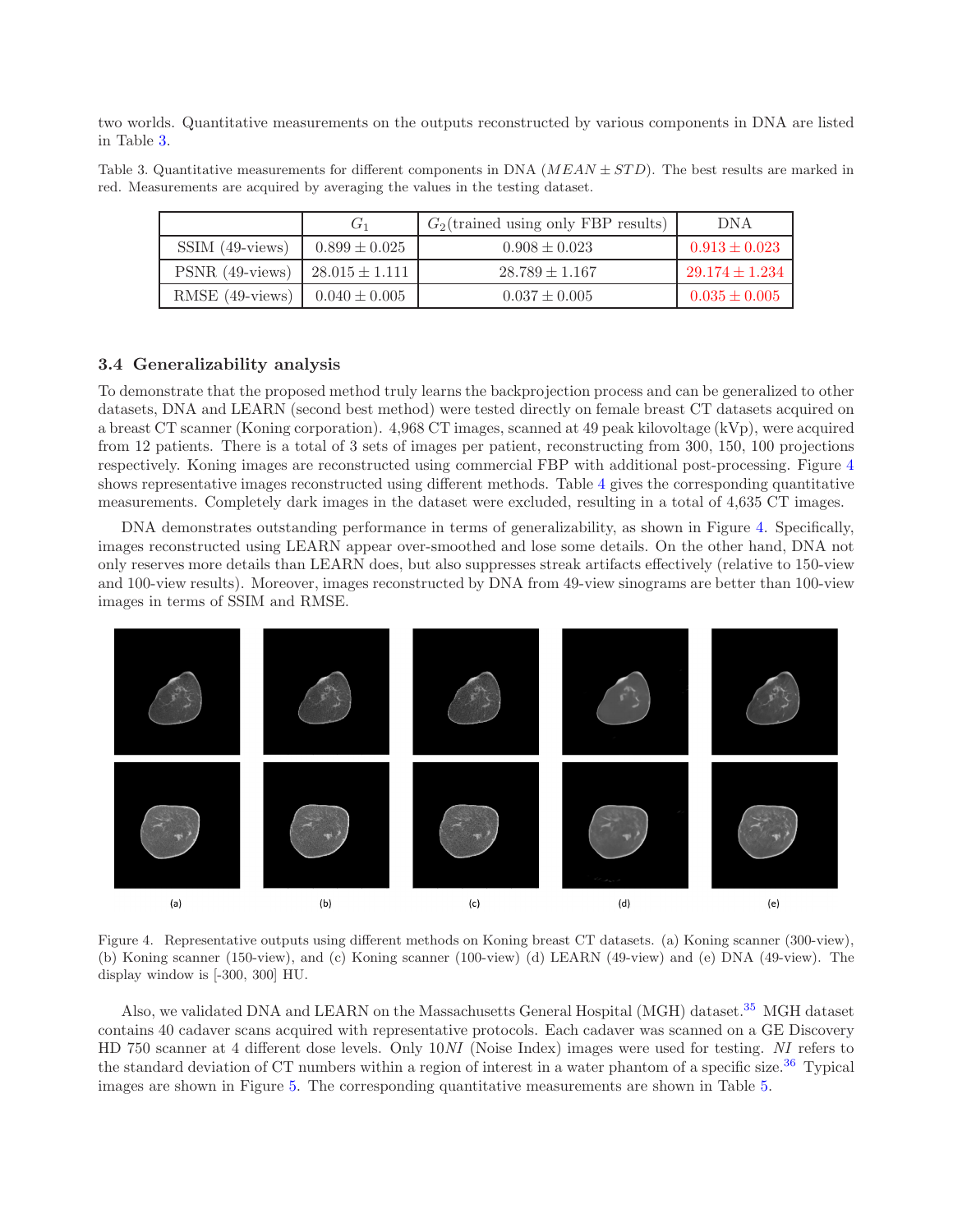<span id="page-8-6"></span>Table 4. Quantitative measurements for Koning breast images reconstructed using different methods  $(MEAN \pm STD)$ . Measurements were calculated with respect to 300-view results and acquired by averaging the values in the testing dataset. The best and second-best results are marked in red and blue respectively.

|             | Koning commercial FBP | Koning commercial FBP | LEARN (49-view)    | DNA $(49$ -view)   |
|-------------|-----------------------|-----------------------|--------------------|--------------------|
|             | $(150\text{-view})$   | $(100\text{-view})$   |                    |                    |
| <b>SSIM</b> | $0.972 \pm 0.038$     | $0.953 \pm 0.062$     | $0.922 \pm 0.076$  | $0.957 \pm 0.057$  |
| <b>PSNR</b> | $42.455 \pm 10.141$   | $38.880 \pm 10.022$   | $34.588 \pm 3.658$ | $37.415 \pm 4.259$ |
| RMSE        | $0.012 \pm 0.010$     | $0.018 \pm 0.015$     | $0.021 \pm 0.011$  | $0.015 \pm 0.008$  |



<span id="page-8-7"></span>Figure 5. Representative outputs using different methods for the MGH dataset from 49-view sinograms. (a) and (d) Ground-truth, (b) and (e) LEARN, (c) and (f) DNA. The display window is [-300, 300] HU.

#### 4. CONCLUSION

Although the field of deep imaging is still at its early stage, remarkable results have been achieved over the past several years. We envision that deep learning will play an important role in the field of tomographic imaging.<sup>[37](#page-10-13)</sup> In this direction, we have developed this novel DNA network for reconstructing CT images directly from sinograms. In this paper, even though the proposed method has only been tested for the few-view CT problem, we believe that it can be applied/adapted to solve various other CT problems, including image denoising, limited-angle CT, and so on. This paper is not the first work for reconstructing images directly from raw data, but previously proposed methods require a significantly greater amount of GPU memory for training. It is underlined that our proposed method solves the memory issue by learning the reconstruction process with the point-wise fully-connected layer and other proper network ingredients. Also, by passing only a single point into the fully-connected layer, the proposed method can truly learn the backprojection process. In our study, the DNA network demonstrates superior performance and generalizability. In the future works, we will validate the proposed method on images up to dimension  $512 \times 512$  or even  $1024 \times 1024$ .

# REFERENCES

- <span id="page-8-0"></span>[1] Wang, G., Ye, Y., and Yu, H., "Approximate and exact cone-beam reconstruction with standard and nonstandard spiral scanning," *Phys Med Biol* 52, R1–13 (Mar. 2007).
- <span id="page-8-1"></span>[2] Gordon, R., Bender, R., and Herman, G. T., "Algebraic reconstruction techniques (ART) for threedimensional electron microscopy and x-ray photography.," *Journal of theoretical biology* 29(3), 471–481 (1970).
- <span id="page-8-2"></span>[3] Andersen, A., "Simultaneous Algebraic Reconstruction Technique (SART): A superior implementation of the ART algorithm," *Ultrasonic Imaging* 6, 81–94 (Jan. 1984).
- <span id="page-8-3"></span>[4] Dempster, A. P., Laird, N. M., and work(s):, D. B. R. R., "Maximum Likelihood from Incomplete Data via the EM Algorithm," *Journal of the Royal Statistical Society. Series B (Methodological)* 39(1), 1–38 (1977).
- <span id="page-8-4"></span>[5] Wang, G., "A Perspective on Deep Imaging," *IEEE Access* 4, 8914–8924 (2016).
- [6] Wang, G., Butler, A., Yu, H., and Campbell, M., "Guest Editorial Special Issue on Spectral CT," *IEEE Transactions on Medical Imaging* 34, 693–696 (Mar. 2015).
- <span id="page-8-5"></span>[7] Wang, G., Ye, J. C., Mueller, K., and Fessler, J. A., "Image Reconstruction is a New Frontier of Machine Learning," *IEEE Trans Med Imaging* 37(6), 1289–1296 (2018).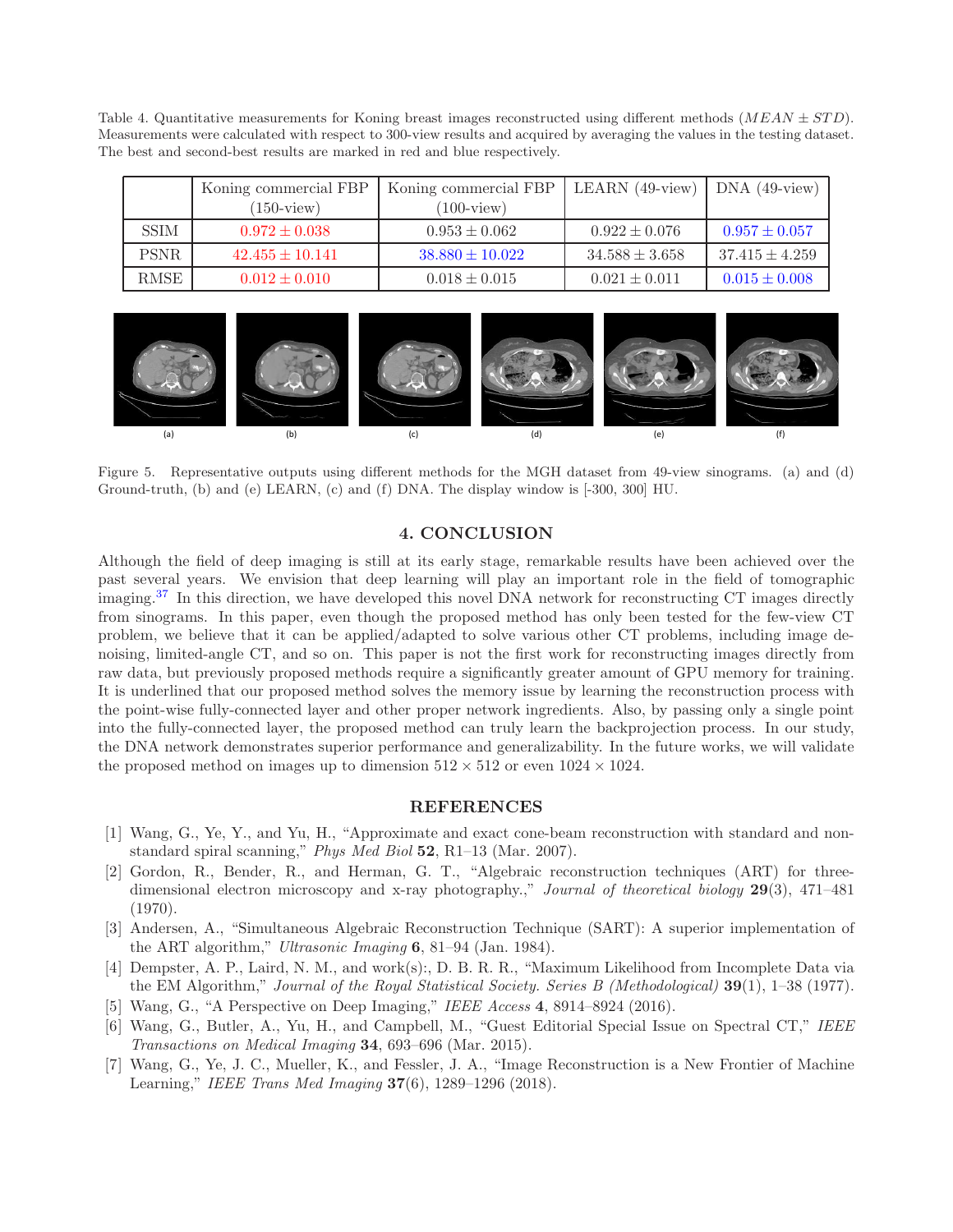<span id="page-9-15"></span>Table 5. Quantitative measurements for the MGH dataset  $(MEAN \pm STD)$ . Measurements were acquired by averaging the values in the testing dataset. The best results are marked in red.

|             | LEARN $(49$ -view) | $DNA(49-view)$     |
|-------------|--------------------|--------------------|
| <b>SSIM</b> | $0.849 \pm 0.039$  | $0.874 \pm 0.039$  |
| <b>PSNR</b> | $26.193 \pm 1.131$ | $27.687 \pm 1.566$ |
| <b>RMSE</b> | $0.049 \pm 0.007$  | $0.042 \pm 0.008$  |

- <span id="page-9-0"></span>[8] Zhu, B., Liu, J. Z., Cauley, S. F., Rosen, B. R., and Rosen, M. S., "Image reconstruction by domain-transform manifold learning," *Nature* 555, 487–492 (Mar. 2018).
- <span id="page-9-1"></span>[9] Li, Y., Li, K., Zhang, C., Montoya, J., and Chen, G., "Learning to Reconstruct Computed Tomography (CT) Images Directly from Sinogram Data under A Variety of Data Acquisition Conditions," *IEEE Transactions on Medical Imaging* , 1–1 (2019).
- <span id="page-9-3"></span><span id="page-9-2"></span>[10] "ImageNet."
- [11] Gribbon, K. T. and Bailey, D. G., "A novel approach to real-time bilinear interpolation," in [*Proceedings. DELTA 2004. Second IEEE International Workshop on Electronic Design, Test and Applications*], 126–131 (Jan. 2004).
- <span id="page-9-4"></span>[12] Ronneberger, O., Fischer, P., and Brox, T., "U-Net: Convolutional Networks for Biomedical Image Segmentation," *arXiv:1505.04597 [cs]* (May 2015). arXiv: 1505.04597.
- <span id="page-9-5"></span>[13] Xie, S., Girshick, R., Dollr, P., Tu, Z., and He, K., "Aggregated Residual Transformations for Deep Neural Networks," *arXiv:1611.05431 [cs]* (Nov. 2016). arXiv: 1611.05431.
- <span id="page-9-6"></span>[14] Shan, H., Zhang, Y., Yang, Q., Kruger, U., Kalra, M. K., Sun, L., Cong, W., and Wang, G., "3-D Convolutional Encoder-Decoder Network for Low-Dose CT via Transfer Learning From a 2-D Trained Network," *IEEE Transactions on Medical Imaging* 37, 1522–1534 (June 2018).
- [15] Shan, H., Padole, A., Homayounieh, F., Kruger, U., Khera, R. D., Nitiwarangkul, C., Kalra, M. K., and Wang, G., "Competitive performance of a modularized deep neural network compared to commercial algorithms for low-dose CT image reconstruction," *Nature Machine Intelligence* 1, 269–276 (June 2019).
- <span id="page-9-7"></span>[16] Chen, H., Zhang, Y., Zhang, W., Liao, P., Li, K., Zhou, J., and Wang, G., "Low-dose CT via convolutional neural network," *Biomed Opt Express* 8, 679–694 (Jan. 2017).
- <span id="page-9-8"></span>[17] Jin, K. H., McCann, M. T., Froustey, E., and Unser, M., "Deep Convolutional Neural Network for Inverse Problems in Imaging," *IEEE Transactions on Image Processing* 26, 4509–4522 (Sept. 2017).
- <span id="page-9-9"></span>[18] Lee, H., Lee, J., Kim, H., Cho, B., and Cho, S., "Deep-Neural-Network-Based Sinogram Synthesis for Sparse-View CT Image Reconstruction," *IEEE Transactions on Radiation and Plasma Medical Sciences* 3, 109–119 (Mar. 2019).
- <span id="page-9-10"></span>[19] Quan, T. M., Nguyen-Duc, T., and Jeong, W.-K., "Compressed Sensing MRI Reconstruction using a Generative Adversarial Network with a Cyclic Loss," *IEEE Transactions on Medical Imaging* 37, 1488–1497 (June 2018). arXiv: 1709.00753.
- <span id="page-9-11"></span>[20] Arjovsky, M., Chintala, S., and Bottou, L., "Wasserstein Generative Adversarial Networks," in [*International Conference on Machine Learning*], 214–223 (July 2017).
- <span id="page-9-12"></span>[21] Goodfellow, I. J., Pouget-Abadie, J., Mirza, M., Xu, B., Warde-Farley, D., Ozair, S., Courville, A., and Bengio, Y., "Generative Adversarial Networks," *arXiv:1406.2661 [cs, stat]* (June 2014). arXiv: 1406.2661.
- <span id="page-9-13"></span>[22] Gulrajani, I., Ahmed, F., Arjovsky, M., Dumoulin, V., and Courville, A. C., "Improved Training of Wasserstein GANs," in [*Advances in Neural Information Processing Systems 30*], Guyon, I., Luxburg, U. V., Bengio, S., Wallach, H., Fergus, R., Vishwanathan, S., and Garnett, R., eds., 5767–5777, Curran Associates, Inc. (2017).
- <span id="page-9-14"></span>[23] Goodfellow, I., Pouget-Abadie, J., Mirza, M., Xu, B., Warde-Farley, D., Ozair, S., Courville, A., and Bengio, Y., "Generative Adversarial Nets," in [*Advances in Neural Information Processing Systems 27*], Ghahramani, Z., Welling, M., Cortes, C., Lawrence, N. D., and Weinberger, K. Q., eds., 2672–2680, Curran Associates, Inc. (2014).